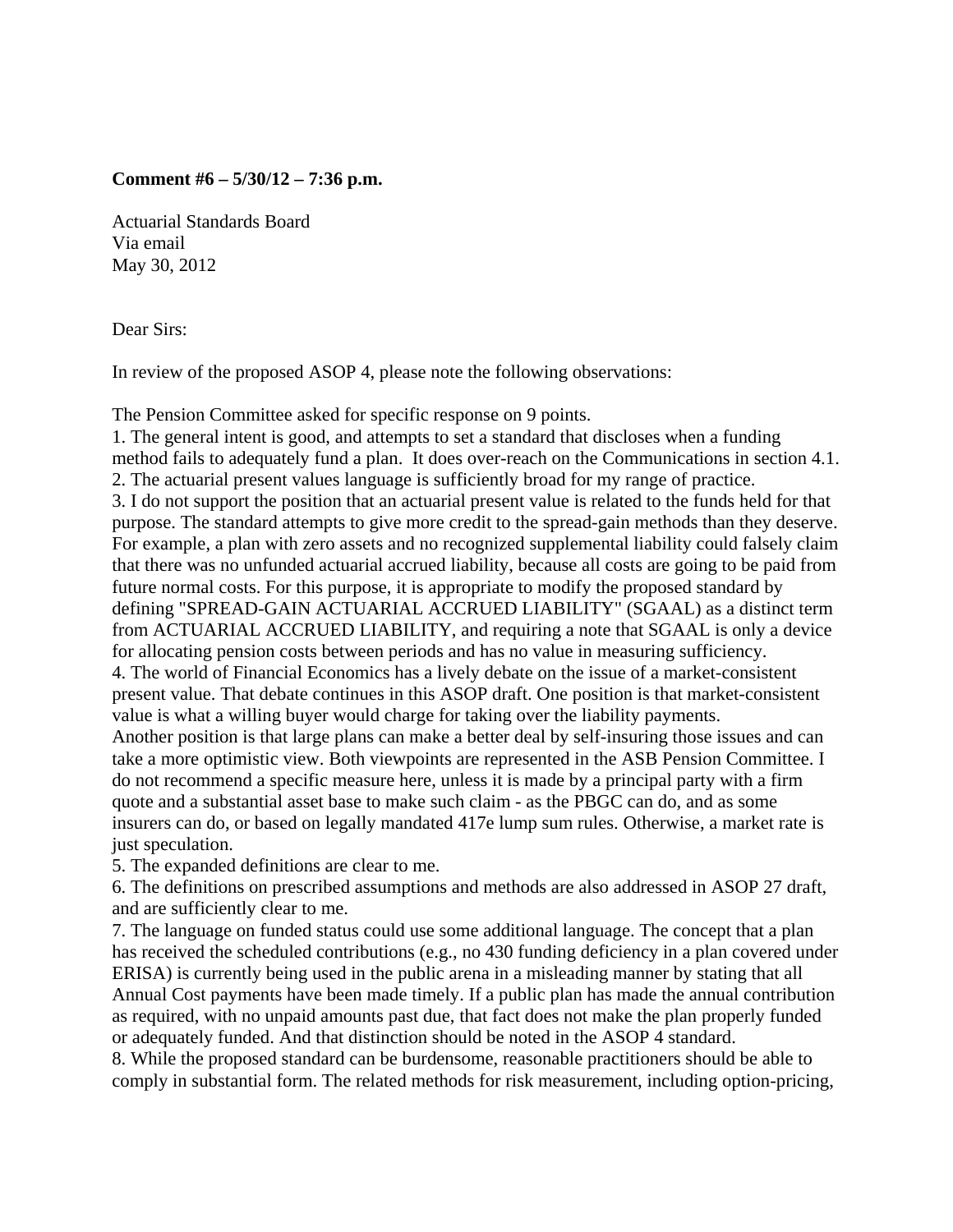are useful, and further educational materials may be needed for the user of a report to understand them within the scope of the assignment.

9. The actuary who knows that a funding method will result in a failure to pay benefits has a moral issue. I feel strongly that such knowledge is important to the users of that information. I could grant a limited exception for actuaries who are engaged in a narrowly framed assignment that does not address the issue of insolvency. Such an example might be the pricing of a new feature or a new group added to a plan.

Here are some other issues:

Section 2.2 substitute "expected to be paid" for the word "due"

Section 2.9 substitute "without regard to actual funding contributions" for "for purposes other than funding"

Section 2.10 add the phrase "or the minimum funding standards under IRC 430"

Section 3.3 add the phrase "including elections already effective as of the measurement date, such as accounting methods or application of funding standard balances" at the end.

Section 3.5.1 should add a new section "c" to read "Binding elections adopted or effective on or before the measurement date should be reflected for accounting treatment and for application of applicable laws."

Section 3.10 f uses the words "not be appropriate" and would be better with a substitute "be misleading"

Section 3.12 d should reflect my previous comment that SGAAL is not a measurement of adequacy.

Section 3.13 c would require a disclosure under PPA when lump sum distributions would be restricted, and I believe that is a useful disclosure.

Section 3.13.2 and 3.13.3 have headings which confuse the reader.

Section 3.16.1 highlights an ethical concern about misleading use of an actuarial work product. Does the actuary have a duty to respond when presented with examples where the work was misrepresented?

Section 4.1 attempts to create a standard which is exceptional, burdensome and more of a "best practice" issue. Much of this information is beyond the need of plan principals and normal services.

These notes are in addition to the concerns expressed by ASPPA ACOPA, which I also endorse.

Respectfully Submitted,

NATIONAL RETIREMENT SERVICES, INC.